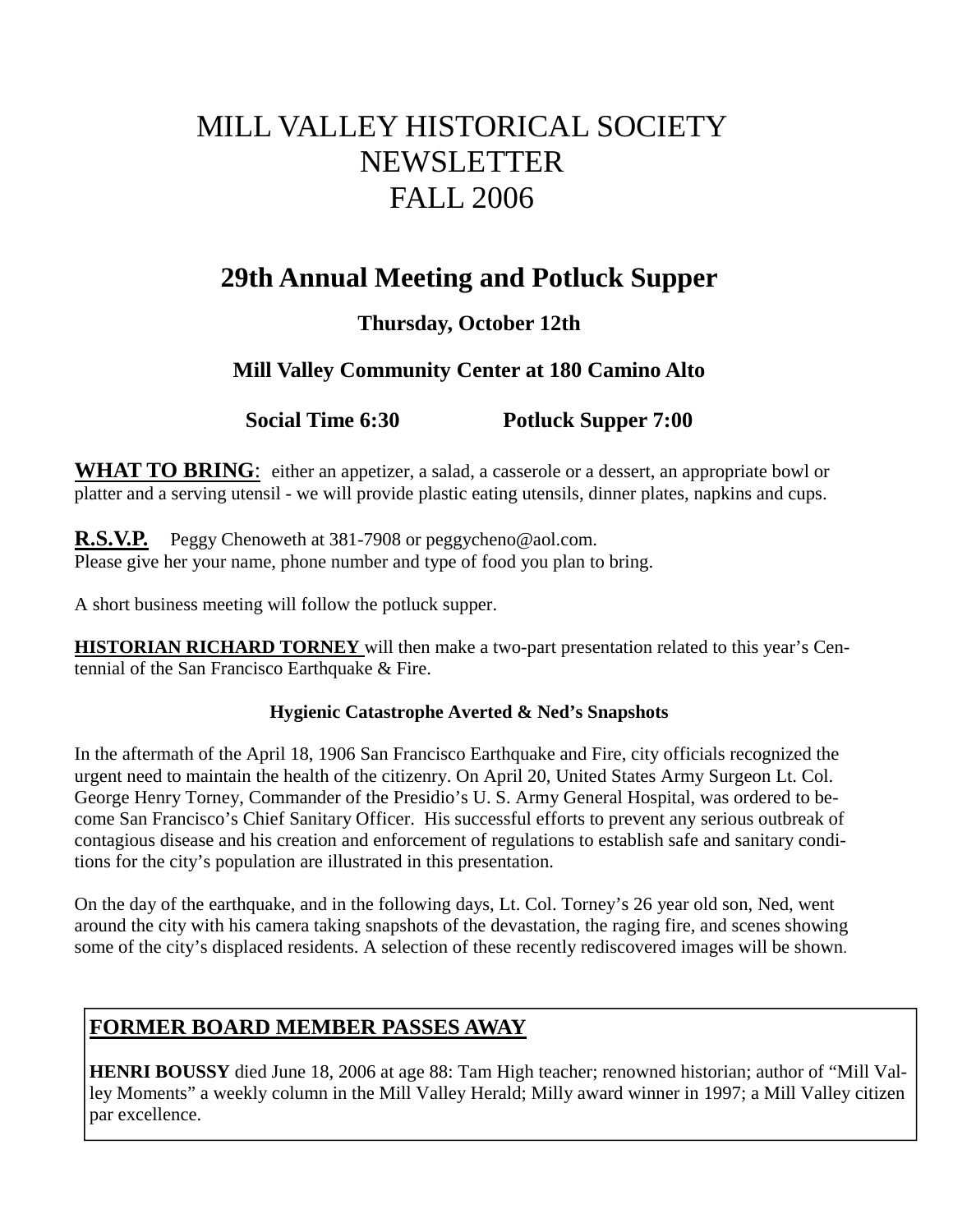### **WALK-INTO-HISTORY A GREAT SUCCESS**

The Twenty-Ninth Annual Walk-Into-History on May28 celebrated the centennial of Tamalpais Park Subdivision. The one-mile level route on Elm, Locust, Walnut, Catalpa and Sycamore near Park School took more than two hours to traverse. There were stops at over forty homes with architectural and/or historical significance . Many were either bungalows built in the 1920s or craftsman style homes built before WW I. Several had been homes of prominent citizens. A garden with 150 different varieties of roses was a high point.

#### **BOARD NOMINEES**

The Nominating committee, comprised of Joan Murray, Gene Stocking, and Cris Chater, is pleased to present a slate of new board members.

Alan E. Lee has a keen interest in Mill Valley history and has been a Walk-Into-History guide for three years. He and his wife both grew up in Mill Valley - he was a track star at Tam High. He has an M.S. in City and Regional Planning, works for BART and is studying to become a Certified Financial Planner. He will bring to the board an excellent knowledge of Mill Valley .

Barbara Kent and her husband moved to Mill Valley 30 years ago. Their two children attended Park School. Her experience as school secretary, and more recently as administrative assistant and student registrar for the Mill Valley School District, will bring excellent skills to the job of board secretary.

Rachel Cleaveland Riedy is a third generation Mill Valley resident. Her four grandparents are Carla and John Hoag and Helen and Fred Cleaveland. Rachel and her husband Mark own Troop 80 Mountain Shop, which is just a block away from Dr. Hoag's optometry shop established in the 1930s. She also works as a photo/prop stylist for such Bay Area companies as Restoration Hardware and Williams-Sonoma. She will bring to the board an excellent knowledge of Mill Valley and its business community.

Leaving the board will be Shannon St. Clair Burck, Bob Huber, Melissa Kurtz and Laureen Novak

#### **ANCIENT REDWOOD FALLS**

The centuries-old redwood on the corner of LaVerne Ave. and Tamalpais Drive in Homestead Valley was about 8 ft. in diameter at its base and about 175 ft. high. Long ago, the heart of it had been burned out. It leaned toward LaVerne at an angle of about 25° to 30° from vertical. While walking or driving under it on Laverne, one couldn't help but be concerned that eventually it would fall onto the street.

It fell on Friday, July 28 at 12:56 pm. The trunk broke off at ground level. The noise was tremendous. Nearby houses shook. It fell onto LaVerne and hit a power pole about 125 ft. down the road. The tree broke at that point. The trunk rolled down into the creek in Stolte Grove, and the top section landed on the street.

On Saturday, workers removed the trunk in 8 foot sections starting at the base. The first log shattered, but the second section was solid. It was moved to Stolte Grove to serve as a monument and play structure. It is planned that a tree scientist determine its dendrochronology. Ring counts by nonexperts suggest an age of 700 to 800 years.

It is likely one of the oldest redwoods in the Mill Valley area.

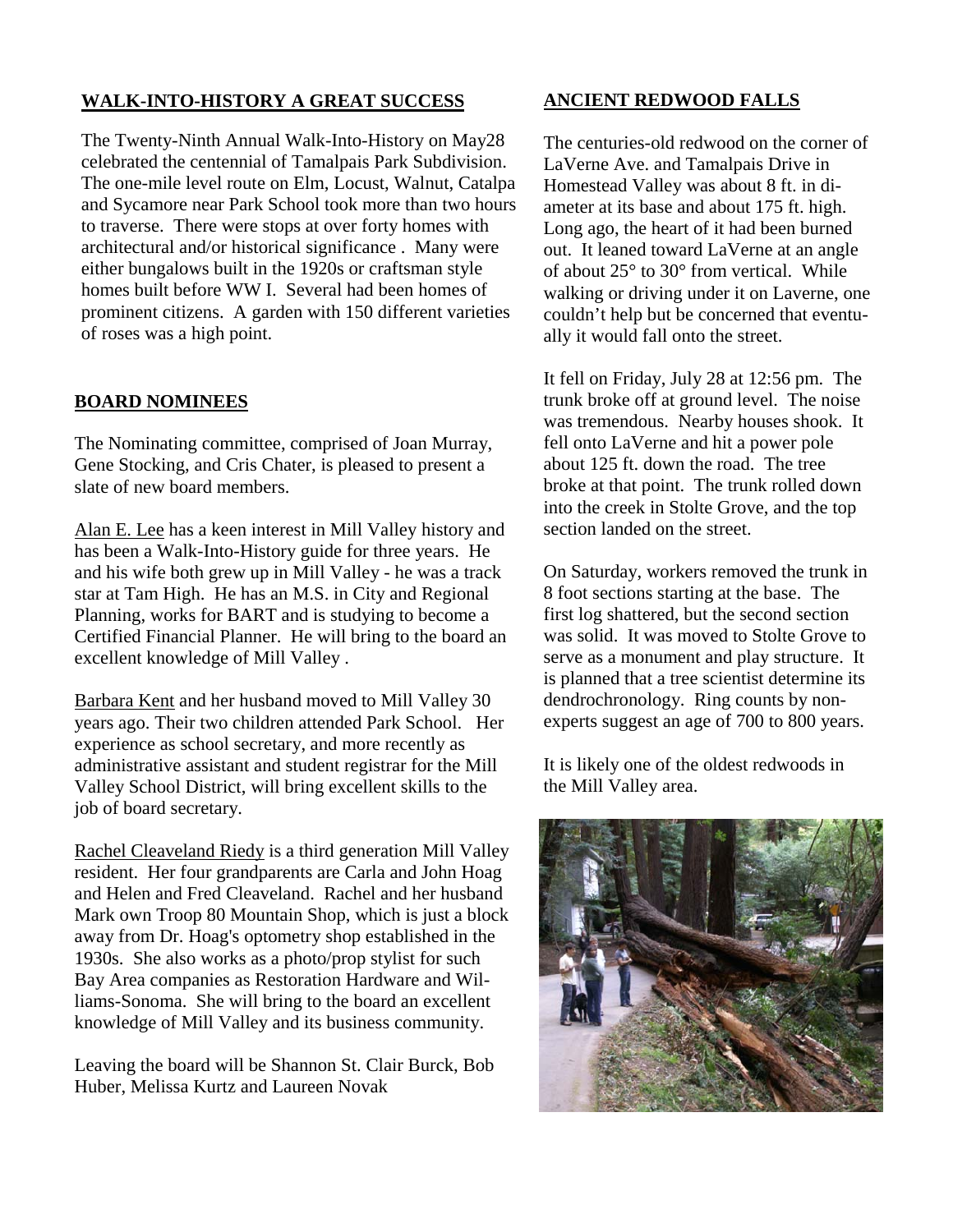# **President's Message**

 From my home on Lower Molino I have easy access to the Dipsea steps which in three flights take me to the top of the ridge. Sometimes, I do a loop, up Cascade Drive to Marion then to Millwood and down one flight of the Dipsea steps.

 In the other direction, a short way up Molino are steps down to Ethel Avenue. Turning left and crossing the creek brings me to Throckmorton near downtown. Turning right on Ethel leads me to steps down to Throckmorton or Miller. If I continue on Ethel to Mirabel to Molino to Cape Court I follow a path to the Pixie Trail. Following it to the right takes me to Montford where I enter a gate in the deer fence surrounding Three Groves. After wandering through this magnificent garden I exit via the back gate to Stolte Grove, a redwood park. Across the street is Eagle trail one of Homestead's Open Space trails that lead to the Golden Gate National Recreation Area and Mount Tamalpais State Park.

 I recount these pleasures within easy walking distance from my house not to excite envy, but to encourage emulation. All of us in Mill Valley have access to steps, lanes, and paths leading to parks, gardens, and open space. We enjoy this benefit because of the way the City and its environs were laid out. We owe it to early efforts to preserve such special features as Stolte Grove and Cascade Falls, and to many open space preservation efforts in succeeding years. And we owe a recent debt of gratitude to the efforts of Victoria Talkington and her volunteer assistants, which culminated in the production of a map of our steps, lanes, and paths rights of way.

 As President of the Mill Valley Historical Society, I invite you to look around at what the history of our community has bequeathed us, and what an appreciation of that history has helped preserve. As you enjoy these historical resources please continue to support, and encourage others to support, the efforts of the Mill Valley Historical Society to value and protect our local heritage. Sincerely, John Leonard

**"Marin, a History"**

In his latest history book, Barry Spitz takes a new approach. "Mill Valley - The Early Years" (1997) is organized by topic, e.g., "Municipal Affairs." He built "Marin, a History" around landmark days that shaped the County. For example, October 2, 1834, to John Reed (8878 acres), Corte de Madera Del Presidio, and February 11, 1835, to William Richardson (19,571 acres), Saucelito. Mill Valley is situated on parts of these Mexican land grants.

"Marin, a History" is the result of three years work using for the most part the resources of the Anne T. Kent California Room at the Marin County Civic Center.

### **Whole Foods in Quonsets**

Visitors accustomed to shopping at elegant Whole Foods markets such as the one in the Time-Warner building in New York find it interesting that the Mill Valley, Whole Foods is in Quonsets. But these Quonsets are historic. No, they weren't moved here after WW II as war surplus, although they were manufactured by the same Oakland company that supplied the military.

After the war, Louis Ferrera, an experienced food marketer, developed the property. The swamp was drained and filled, a concrete pad was poured and new interconnected Quonsets were erected. He created the Miller Avenue Shopping Center, one of the largest shopping centers in northern California when it opened on April 18, 1947. Inside were Ferrera's Grocery and Vegetable Departments, Gosser's Meat Department, Doris Baby Shop, Dorothy's Beauty Salon, and the G&G Company: a pharmacy, beauty bar, fountain, camera shop and liquor store. Frank Gelardi and Joe Gaidano were Messrs. G&G.